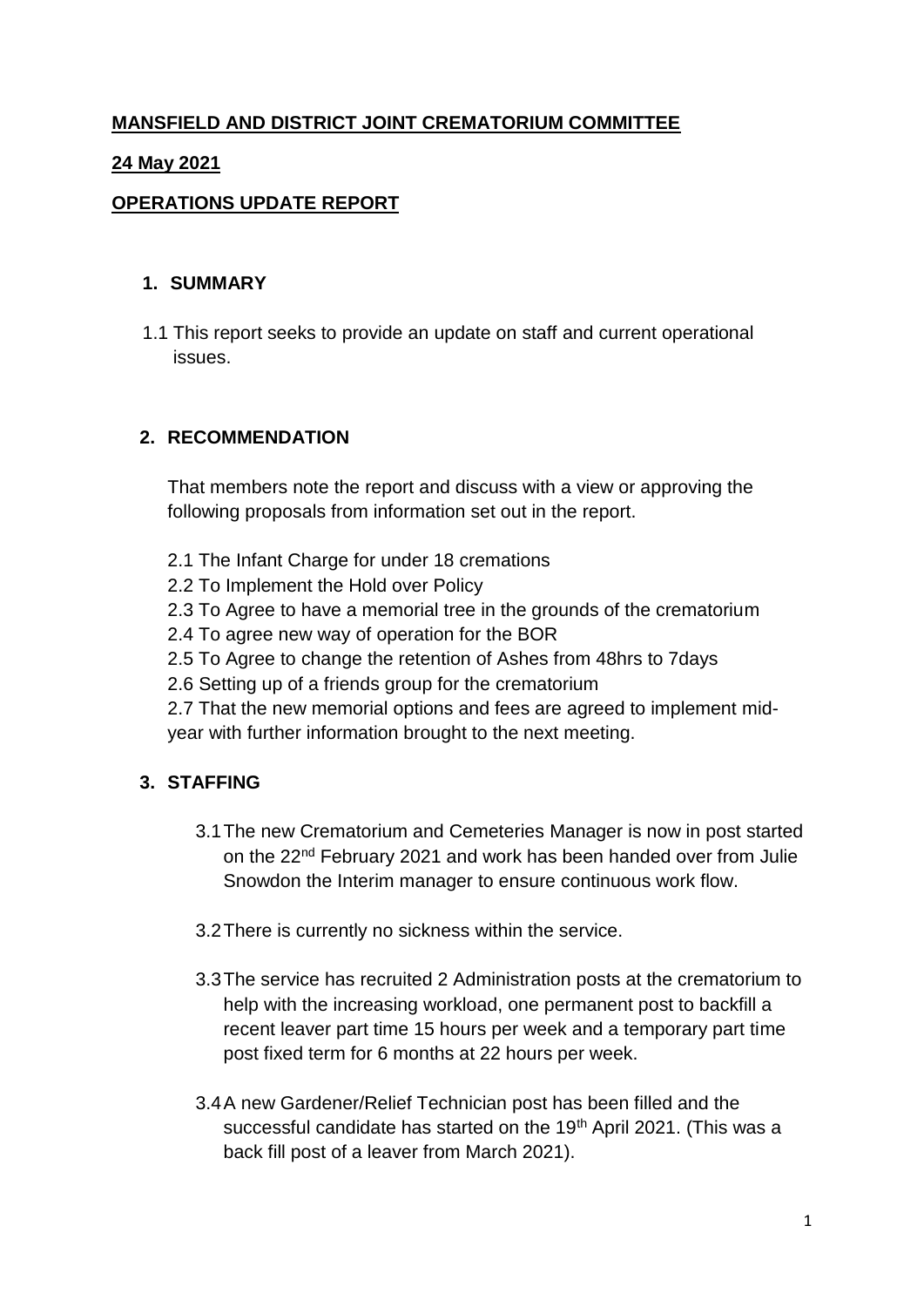#### **4 COVID-19**

- 4.1The number of funerals have decreased however services are still being booked across both Chapels due to the higher capacity and ability for web casting,
- 4.2The majority of available slots are still either morning or Saturday's, which funeral directors are telling us families do not want, however, due to the number of services being booked there has been a small increase in bookings for the early and late slots over the last week.
- 4.3The staff continue to work in a Covid secure way, maintaining bubbles where possible and adhering to additional measures when this is not possible due to staff numbers. They remain flexible and committed to ensuring that services are not affected and are operated in a safe manner.
- 4.4They continue to work outside as much as possible with the available resources to keep the grounds in good condition and are just implementing spring bedding and new borders at the main entrance. A further gardener/relief tech has been appointed to the crematorium to assist with ground works.
- 4.5Witnessed strewing's continue in line with the latest government guidance on permitted numbers of attendance.
- 4.6The Book of Remembrance has continued to remain open Monday to Friday through the second lockdown due to the safety measures that have been implemented to reduce the risk to staff and visitors. However, the floral hall remains closed to visitors, other than service attendees.

Moving forward out of the Covid pandemic new ways of working has become apparent in all operations of how the crematorium is operated. The BOR has been closed throughout on weekends and bank holidays and 97% visitors have accepted this and found it easier to visit online rather than physically visit the crematorium Book of Remembrance. A proposal moving forward would be to continue with the BOR closed on Sundays and bank holidays (potentially except Christmas Day) and have this available to view and remember online only. Other crematoria are also investing in this way of working to reduce staff time on site in turn reducing expenditure, also with an example being one crematoria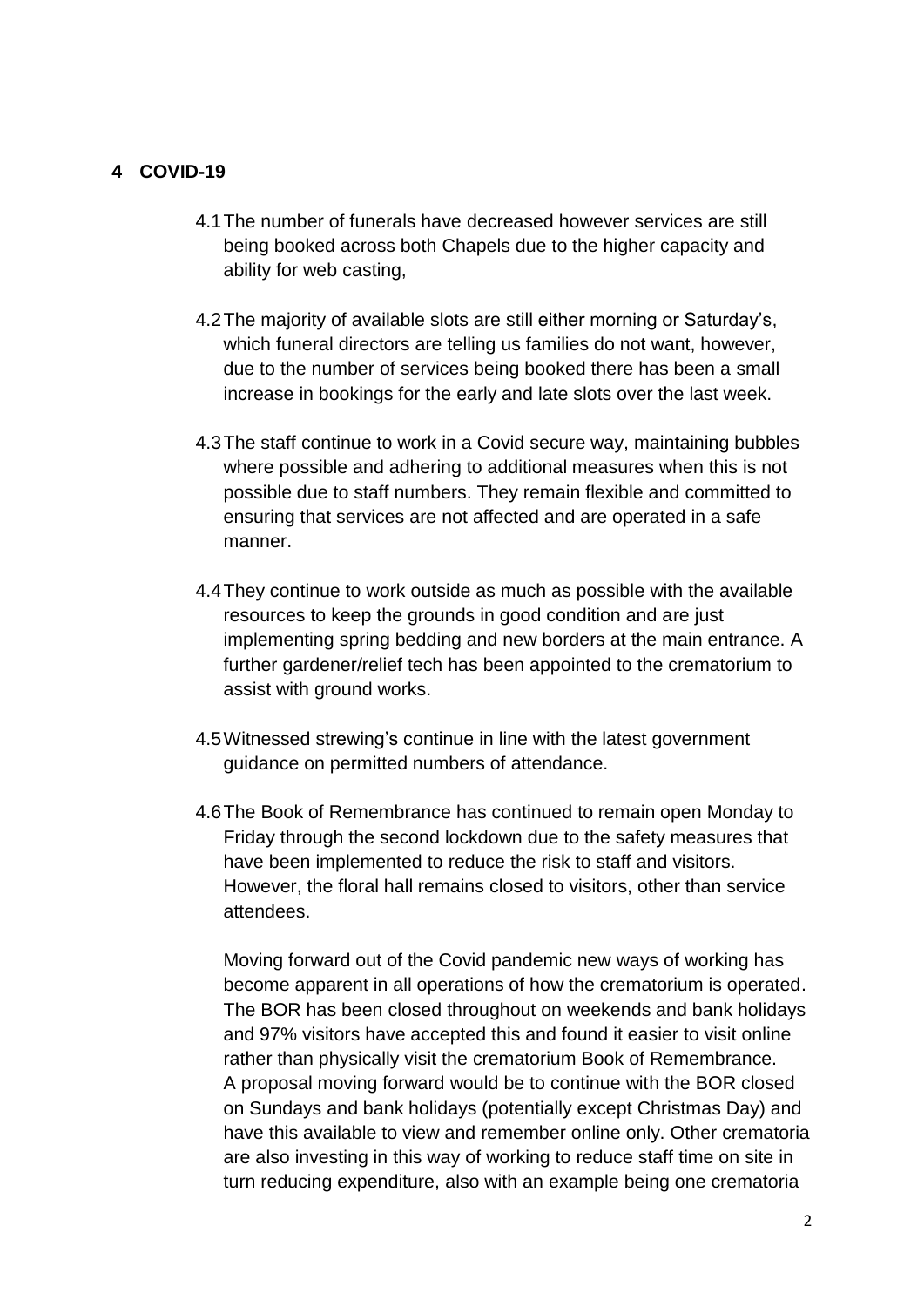has been designed that no physical books are on site and only an online version has been made available (Westerleigh crematorium). This way of operating this facility also fits in with each Authorities Technology/Digital planning for the future (Ashfield's Technology Strategy, Mansfield's Digital by Design Strategy and NSDC's Common Digital Strategy).

- 4.7Face coverings in all public areas are still requirement for both staff and visitors, in line with MDC procedures / government guidelines and QR Track & Trace codes are in place at all entrances as well as hand sanitiser and appropriate signage.
- 4.8 The crematorium staff are looking to set up a friends group for the crematorium to allow extra ground work to be completed and bringing the grounds to a higher standard with the help of volunteers. If a friends group is formed this will allow the crematorium to apply for the Green Flag going forward.

### **5 New Proposals**

- 5.1Internet and Phone contract has now been reviewed by the service manager with a view of having the expenditure reduced to the service which has now been complete. The monthly figure has been reduced with just the dedicated broadband line now being paid for by the service in turn saving on average £300 per quarter.
- 5.2The Crematorium and cemeteries booking system is now being reviewed as it has been 20 years since this was last looked at. Options would be to either upgrade the existing system to have more functionality or to have a complete new system. Both options are being investigated by the service. This will allow for online booking to take place and link all systems together in turn streamlining the booking and Administration process.
- 5.3The fee for the splitting of ashes has been removed, this doesn't stop families or funeral directors splitting the ashes if that is the family wish but it does mean staff at the crematorium cannot undertake this task further.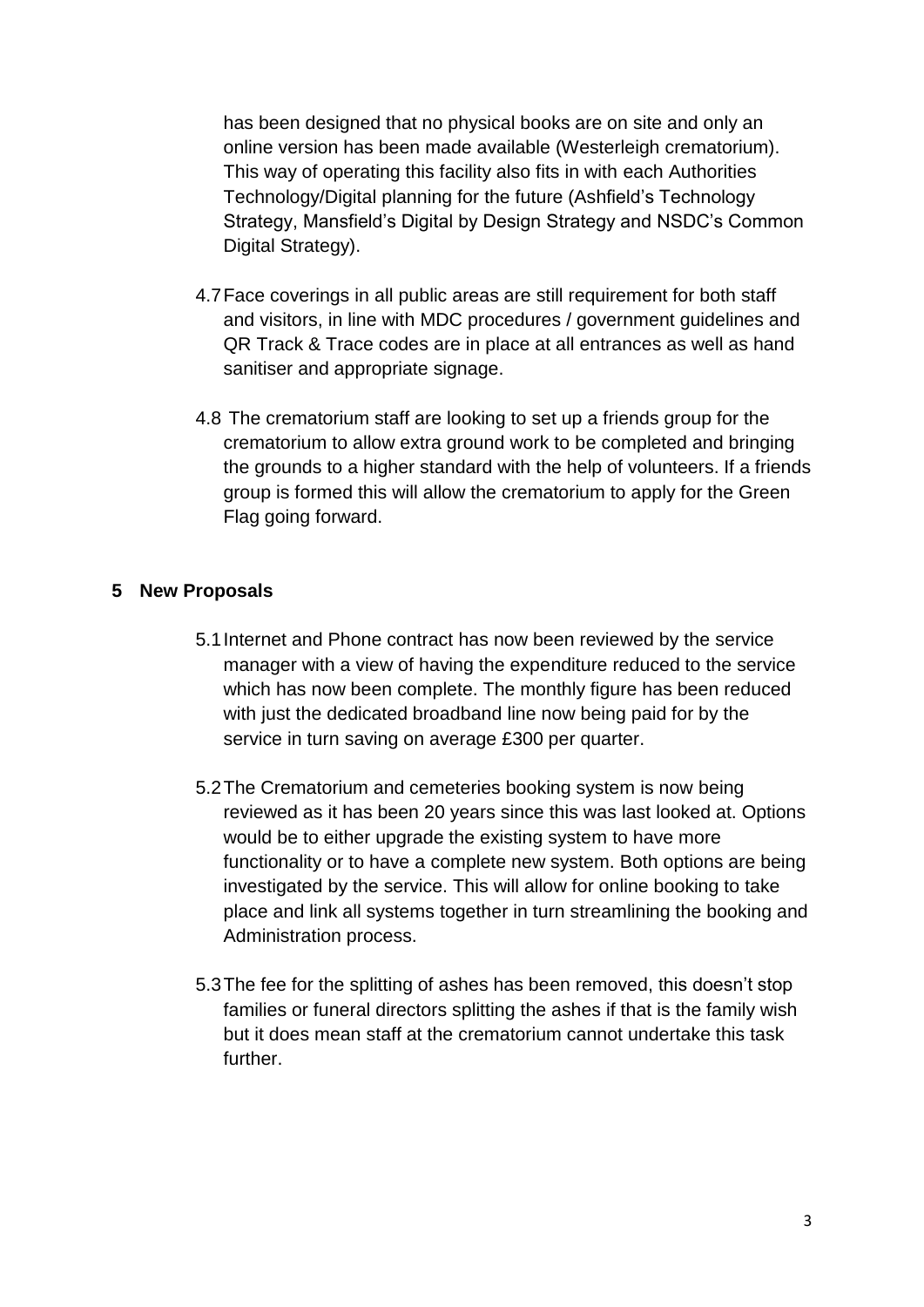5.4The infant charge for the cremation and burial of infants needs a decision as we need to place a charge on the fees and charges list so that we can claim the income back from the children's funeral fund. As we don't have a charge we cannot not back date any claim. Recommended that a new charge be agreed so that going forward claims can be made against the children's funeral fund to generate further income to the service. Charges are in the table below for reference from other Authorities.

|                     | <b>NCC</b> | <b>Bramcote</b> | Chesterfield | <b>Mansfield</b> |
|---------------------|------------|-----------------|--------------|------------------|
| Pre term            | No Charge  | No Charge       | No Charge    | To               |
| <b>Babies under</b> |            |                 |              | <b>Decide</b>    |
| 24 weeks            |            |                 |              |                  |
| gestation           |            |                 |              |                  |
| Pre term            | £46        |                 |              |                  |
| babies per          |            |                 |              |                  |
| casket              |            |                 |              |                  |
| Pre term            | £175       | £210            | £436         | Тo               |
| babies 24           |            |                 |              | <b>Decide</b>    |
| weeks $-2$          |            |                 |              |                  |
| vears               |            |                 |              |                  |
| 2 Years $-17$       | £350       | £210            | £603         | Тo               |
| Years               |            |                 |              | <b>Decide</b>    |
|                     |            |                 |              |                  |

The above gives us an indication as the charges local and a decision is needed for Mansfield Crematorium to start making a charge so that these can be claimed back through the child funeral fund. (Please note families will NOT be charged any monies for this service).

The table below shows the potential income from these services, (proposed costs are to the child funeral fund which equates to income for the Crematorium).

| Infant cremations at Mansfield                                                                                                                                                                                                 |    |                                                   |                        |                                                           |        |                    |  |  |
|--------------------------------------------------------------------------------------------------------------------------------------------------------------------------------------------------------------------------------|----|---------------------------------------------------|------------------------|-----------------------------------------------------------|--------|--------------------|--|--|
| Year                                                                                                                                                                                                                           |    | No of NVF Cremations Proposed NVF cost £80 totals | Proposed NVF cost £100 | Number of under 18 year old cremations Proposed cost £200 |        | Proposed cost £100 |  |  |
| 2015                                                                                                                                                                                                                           |    | £1,840                                            | £2,300                 |                                                           | £4,000 | £2,000             |  |  |
| 2016                                                                                                                                                                                                                           |    | £2,640                                            | £3,300                 |                                                           | £4,000 | £2,000             |  |  |
| 2017                                                                                                                                                                                                                           | 35 | £2,800                                            | £3,500                 |                                                           | £4.200 | £2,100             |  |  |
| 2018                                                                                                                                                                                                                           |    | £2.480                                            | £3,100                 | 16                                                        | £3,200 | £1,600             |  |  |
| 2019                                                                                                                                                                                                                           |    | £2,640                                            | £3,300                 |                                                           | £3,400 | £1,700             |  |  |
| 2020                                                                                                                                                                                                                           |    | £2,000                                            | £2,500                 | 24                                                        | £4.800 | £2,400             |  |  |
|                                                                                                                                                                                                                                |    |                                                   |                        |                                                           |        |                    |  |  |
| The above table shows the children's funerals over the past 5 years and the potential income examples that could have been claimed back through the child funeral fund each year. However this does depend on what charge is t |    |                                                   |                        |                                                           |        |                    |  |  |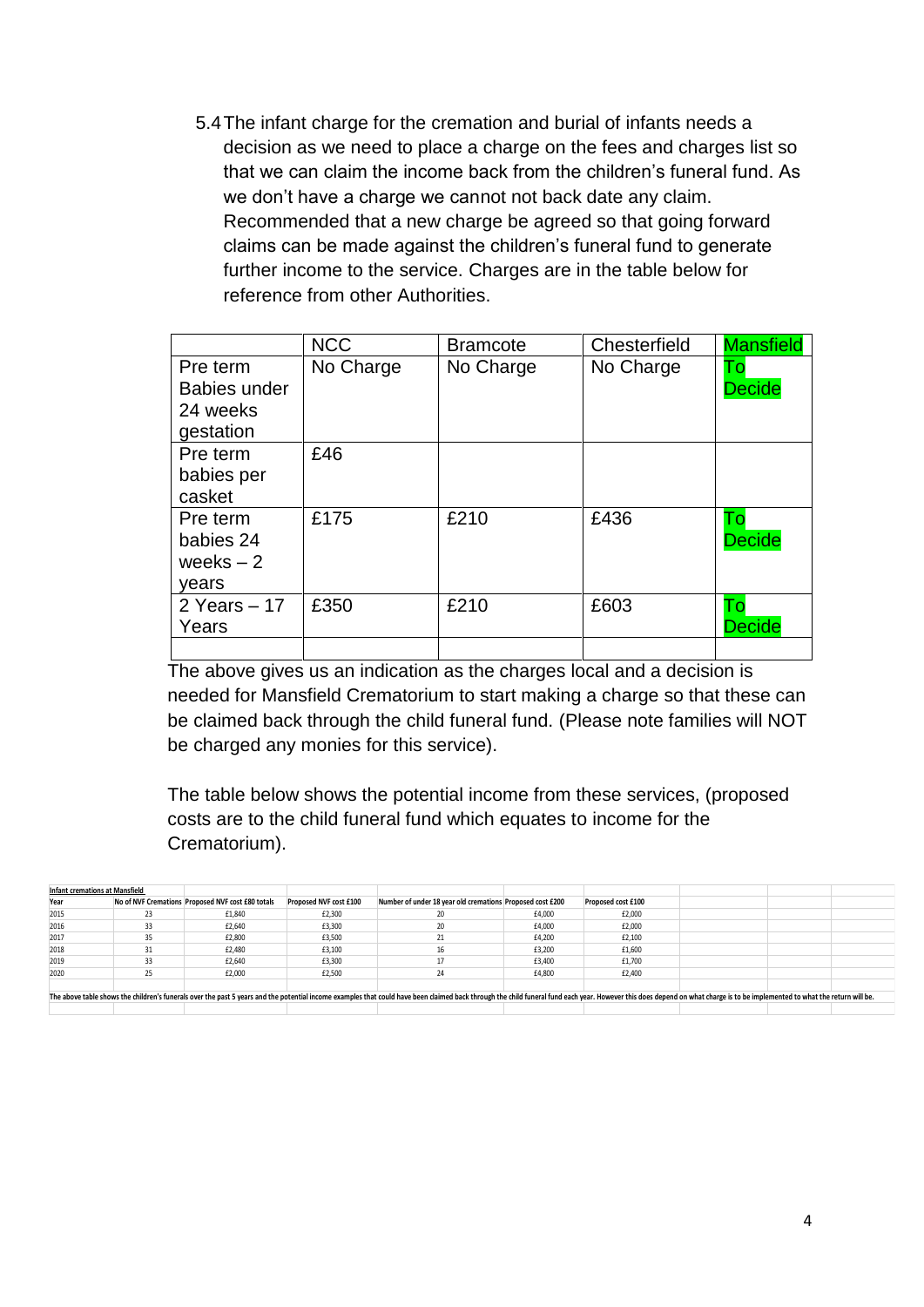- 5.5Management would like to advise members of the implementation of the hold over policy for cremation. This will allow services to take place at the crematorium giving more options to families on service times however with the added saving of overtime and saving of natural resource (gas/electric) will be saved. Hold over is where the deceased is securely held at the crematorium overnight and cremated the following day. Consent is gained from the applicant before the funeral takes place for this process to happen and will allow the service to save unnecessary expenditure.
- 5.6Cremated remains retention at the crematorium will change from 48 hours to 7 days. Ashes that are to be scattered by staff with no family present at the scattering are held at the crematorium for 48 hours after the cremation then scattered in grounds with the location recorded. The proposal is that this is changed to 7 days to allow families reasonable time if they change their minds and either want to be present at the scattering or to collect the ashes.
- 5.7Crematorium visits have been scheduled at Lincoln and, Trent Valley by officers and there will be an invitation for the committee members to have a tour if they so wish at these sites on the easing of restrictions in and around July 2021.
- 5.8A virtual tour of the crematorium has been conducted by Mansfield communication team and the finished product is available to view soon.

## 6 **Commercial Innovation**

- 6.1New memorial lines are to be introduced at the crematorium to offer more memorials to clients in turn generating further surplus income. These new memorial lines are in appendix 2 where each memorial can be viewed with, proposed costings to the client and data on how these memorials may be received. (While every effort has been taken it is difficult to judge how well the take up will be for various memorials as people have different views on trends).
- 6.2Memorial Tree Please see appendix 3 for cost information on memorial tree for the former manager as well as income generation from this memorial with photos. Another option would be to provide a forget you not garden in the crematorium grounds whereby forget me not seeds are planted in a particular area and form a garden in memory of those who wish to plant the seeds there.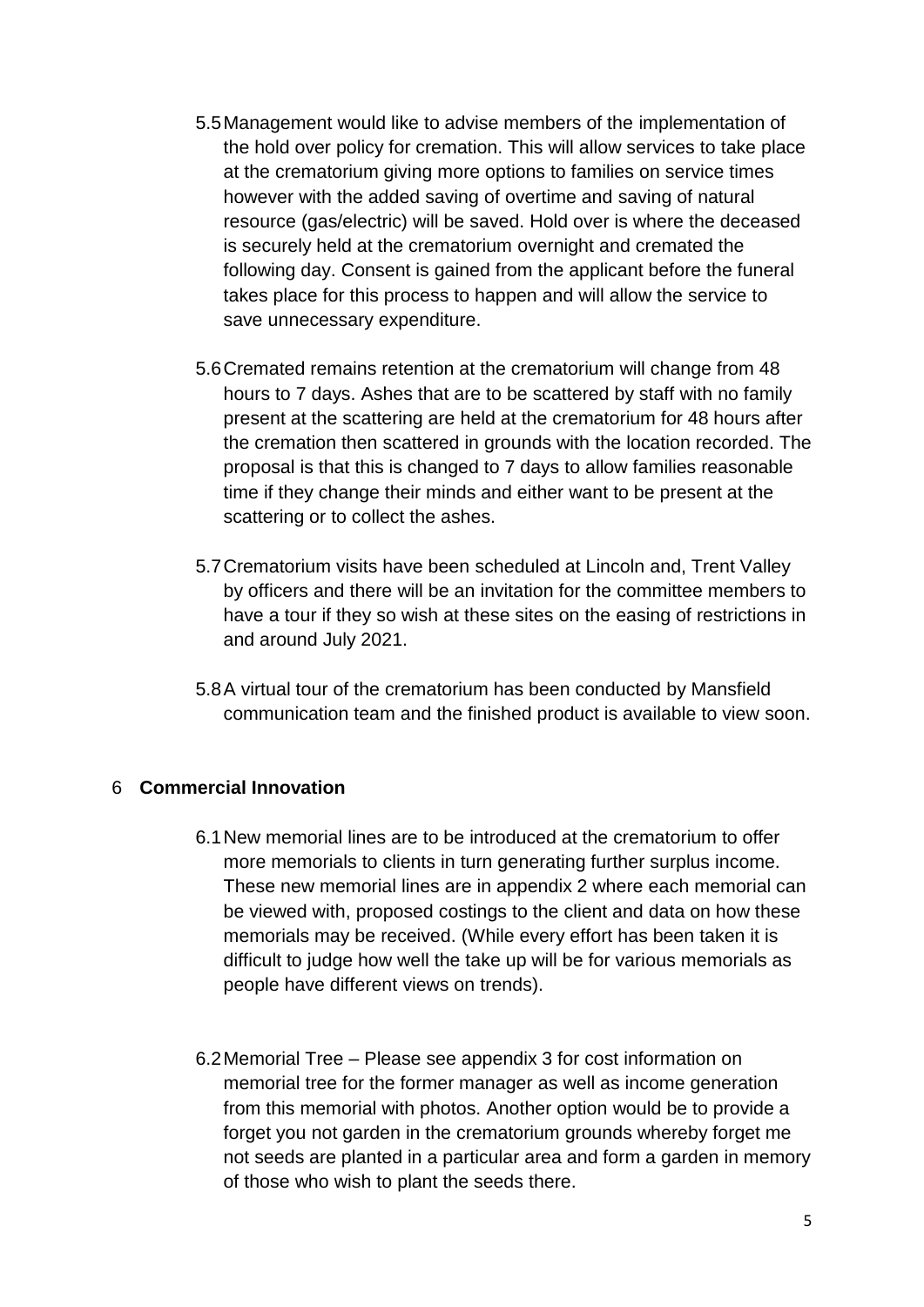6.3Electric equipment being trialled at Crematorium for staff to reduce carbon emissions from grounds machinery with 2 brands of equipment being tried to find out which suits the service best for value for money and most fit for purpose. This includes hedge trimmers, leaf blowers and strimmers. Once these trials have been completed a review of this technology will take place within the Authority to discover which system is best suited with a few then to purchase new equipment for use. Costs for this new equipment can be provided to the officers meeting once received as this work is part of a larger scheme of works within Mansfield in different departments.

#### 7. **Cremation Data**

7.1 The number of cremations carried out between 1 January 2021 and 31 March 2021 is 838, which is an increase compared to 660 over the same period in 2020.

The number of cremations estimated for 2020/21 was 2400, which was amended due to the impact of Covid-19 and increased number of cremations to 2734.

The throughput figures will continue to be reviewed monthly and any further changes will be reflected in the budgetary forecasts.

The table below shows a comparison per Quarter over the last 2 years.

| <b>Cremation Data</b> |  |
|-----------------------|--|
|                       |  |

| Year           | 2019/20 |    | 2020/21 |
|----------------|---------|----|---------|
| Q1             | 565     | Q1 | 745     |
| Q <sub>2</sub> | 505     | Q2 | 511     |
| Q <sub>3</sub> | 579     | Q3 | 640     |
| Q4             | 660     | Q4 | 838     |
| Total          | 2309    |    | 2734    |